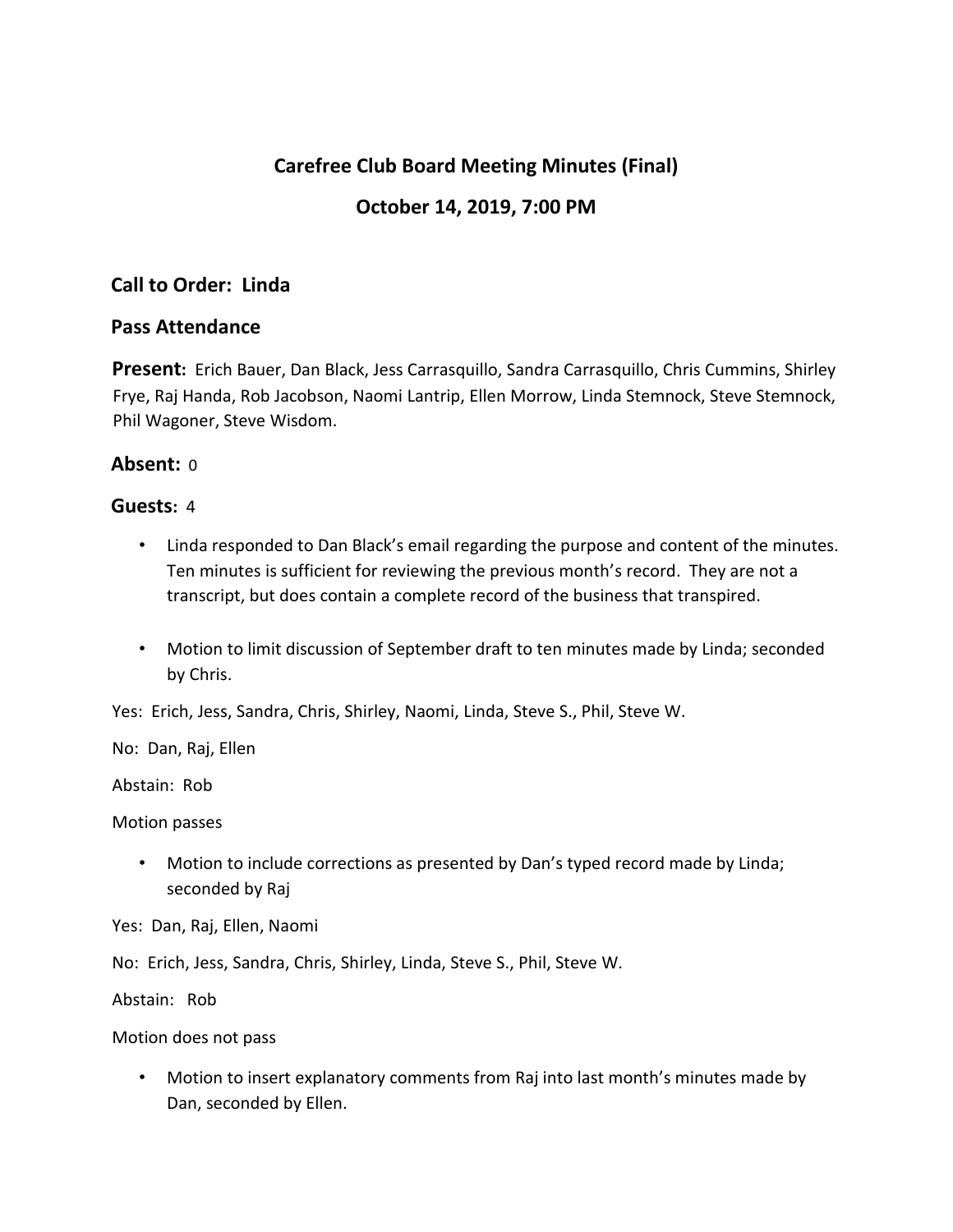Yes: Dan, Raj, Ellen

No: Erich, Jess, Sandra, Chris, Shirley, Naomi, Linda, Steve S., Steve W., Phil

Abstain: Rob

Motion does not pass

• Motion to approve September minutes as amended made by Linda; seconded by Erich.

Yes: Erich, Jess, Sandra, Chris, Shirley, Rob, Naomi, Linda, Steve S., Phil, Steve W.

No: Dan, Raj

Abstain: Ellen

## **SECRETARY'S REPORT (SANDRA):**

• Two lots still outstanding for 2019. Liens filed.

### **TREASURER'S REPORT (CHRIS):**

- Need to modify August 2019 Income/Expense and Balance Sheet. Issue is with Payroll allocations. Reserves and Lights and Sign also need to be reallocated based on 2019 year to date transactions.
- Finance committee will meet in October. Plan to have 2020 budget for November meeting.
- Raj would like to have a more detailed budget line item per committee chair. Linda stated the budget has a more than adequate detail, but will request chairs to prepare a brief summary of proposed expenditures per category.

### **POOL COMMITTEE REPORT (Linda):**

- Starting to winterize **GROUNDS (JESS):**
- Nothing to report

### **NEWSLETTER (ELLEN):**

• Newsletter is delayed to allow for additional forthcoming information to the membership.

## **ACTIVITIES COMMITTEE REPORT: (LINDA)**

• Jess and Linda have done the bonfire the past few years but are currently very busy with other club business. Is anyone else interested in running this event? If not, it will not be held this year. (No takers)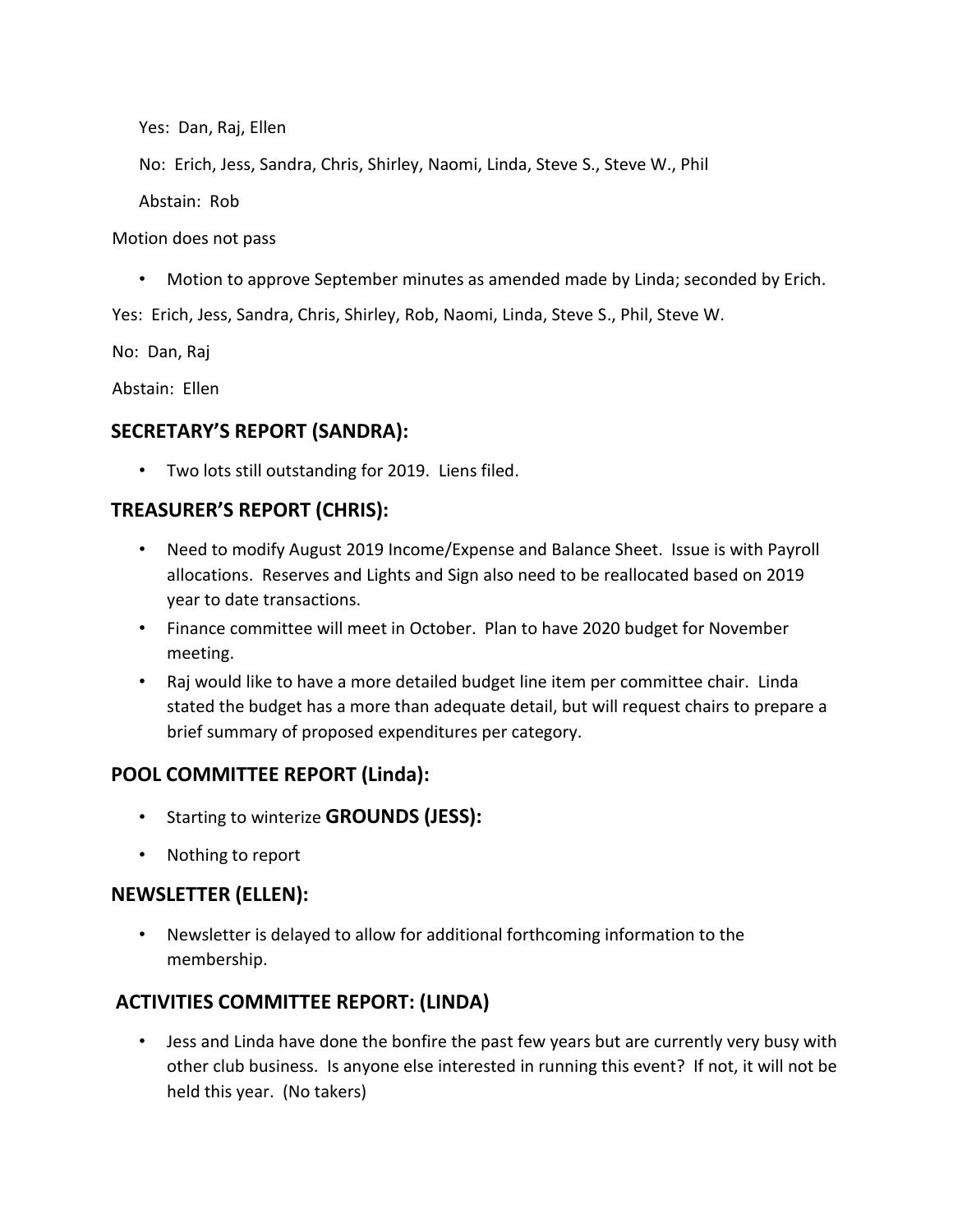# **WEB (ERICH):**

- Web going fine and able to handle more emails per lot. Sandra should come up with the language to communicate adding a second email per lot. She offers to do it by the next assessment letter.
- Can add second email for each member lot; add line item on next year's pool forms.
- Can now send up to 500 emails in one hour; wait 60 minutes and send another 500.
- For no cost, can send up to 15,000 emails/month with no delay in timing.
- Looking into a polling system for the election ballot. High efficiency and cost effective (though we would have to mail ballots to those without electronic means). Need to look into privacy compliance. Perhaps an innocuous test would be to send out a survey about activities first.

# **CLUBHOUSE (STEVE W.):**

- Collected \$1,792.00; a very good month, maybe even a record in collections for the year.
- Expenses of \$115.30.
- According to the reserve study, clubhouse up for painting and new carpet. Working to gain three quotes on painting and carpeting the clubhouse in 2020.

### **SWIM TEAM (ERICH):**

• Nothing to report

### **Old Business:**

- The legal committee met with the insurance's legal department. Our insurance has retained the services of Kightlinger & Gray, with Jeff Hawkins as the lead attorney. The legal committee met with Jeff who is gathering facts. Anything else is privileged. Nothing requires a vote or decision at this time. Will give you updates when appropriate.
- Motion to provide Daniel Black, a copy of the complete and current Carefree Club, Inc. insurance policy so my personal insurance company/agent and my attorney have the opportunity to review the policy on my behalf since it affects me as a board member, a Carefree Club member and a potential party to a legal claim. Motion made by Dan; seconded by Raj.

Yes: Dan, Raj

No: Erich, Jess, Sandra, Chris, Shirley, Naomi, Linda, Steve S., Steve W.